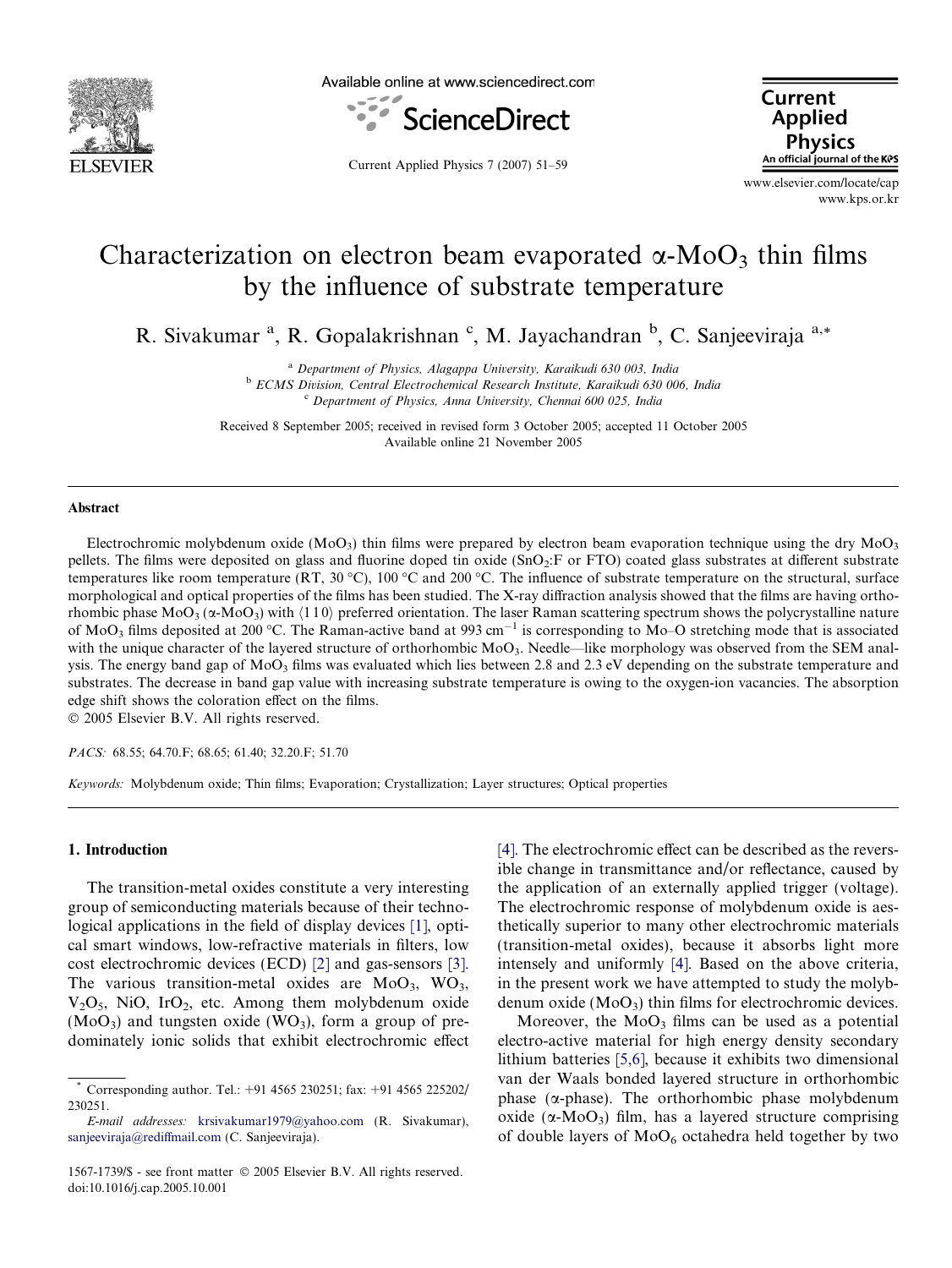different covalent forces in the 'a'- and 'c'-axes, i.e.,  $\langle 100 \rangle$ and  $\langle 001 \rangle$  directions, but by van der Waals forces in the  $b'$ -axis alone, i.e.,  $\langle 010 \rangle$  direction. The main consequence of this fact is that large  $MoO<sub>3</sub>$  crystallites have elongated slab-like nature, preferentially exposing the  $\langle 010 \rangle$  direction [\[7,8\].](#page-8-0)

Now-a-days various techniques are available for the preparation of  $MoO<sub>3</sub>$  films with amorphous and crystalline nature on different media (substrates). Generally they are classified into two categories, viz., chemical and physical vapour methods. Chemical methods include different techniques, sol–gel process [\[9\]](#page-8-0), electrodeposition [\[10\]](#page-8-0). Physical methods include thermal evaporation [\[11\],](#page-8-0) sputtering [\[12\]](#page-8-0) and electron beam evaporation [\[13\]](#page-8-0). However, the device performance is basically related to the structure, morphological, optical and compositional properties of the films which in turn invariably depends on the deposition technique and deposition parameters used for the growth of thin films. Even though, the production cost of the films in the physical vapour deposition technique is high (than the chemical methods), they impart some feasible device based qualities like optimum stoichiometry, morphology and crystalline alignment to the films, which are the key factors deciding the performance of the films for their suitability in developing special devices. For this reason, in the present investigation we have chosen one of the physical vapour deposition methods i.e., the electron beam evaporation technique (PVD:EBE) for the preparation of  $MoO<sub>3</sub>$ thin films and optimized the growth conditions with suitable microstructure to enhance the optical coloration effect. The effect of substrate temperature on structural, surface morphological and optical properties of the films are elaborately studied and presented here.

#### 2. Experimental

Thin films of  $\alpha$ -MoO<sub>3</sub> were prepared by electron beam evaporation technique using a HINDHIVAC vacuum coating unit (Model: 12A4D) with electron beam power supply (Model: EBG-PS-3K). The films were grown on both microscopic glass and FTO coated glass (with a sheet resistance of about 15  $\Omega$ /sq) substrates. Before the deposition of  $MoO<sub>3</sub>$  films on FTO substrates, the preparative conditions were optimized for the glass substrates. The  $\text{dry MoO}_3$  powder (99.99%) was made into pellets, taken in a graphite crucible and kept on the water-cooled copper hearth of the electron gun. The samples of the palletized MoO3 targets were heated by means of electron beam collimated from the d.c heated cathode of tungsten filament. The surface of the pellets was scanned by  $180^\circ$  deflected electron beam with an accelerating voltage of 5 kV and a power density of about 1.5 kW/cm<sup>2</sup>. The evaporated materials from  $MoO<sub>3</sub>$  pellet were deposited as thin films on the substrates in a pressure of about  $1 \times 10^{-5}$  mbar. Continuous rotation of the substrates during the deposition process facilitated the formation of homogeneous and uniform films on the substrate surface. The deposition was carried

out at different substrate temperatures  $(T_{sub})$ , i.e., RT, 100 °C and 200 °C.

The structural properties of the films were characterized by the JEOL JDX X-ray diffractometer (XRD) with  $CuK\alpha$ radiation  $(\lambda = 1.5418 \text{ A})$ . The Raman spectra were recorded on a JASCO NR-1000 laser Raman spectrometer. An Ar-ion laser was tuned to the 514.5 nm line for excitation. The laser power was set at 150–200 mW. The data were stored on a computer and used for peak-shape analysis. Surface morphology of the films was studied by JEOL JSM-5610 LV (Japan) scanning electron microscope (SEM). The optical properties of the films were analyzed by using HITACHI-3400 UV–Vis-NIR spectrophotometer in the wavelength range 300–1100 nm.

## 3. Results and discussion

#### 3.1. Structural studies

Thin films of  $MoO<sub>3</sub>$ , prepared at different substrate temperatures, were observed to be well adherent to the substrates and to possess smooth and uniform surfaces. The crystalline nature and phases of the films were studied by the X-ray diffraction analysis. The XRD patterns of MoO3 films deposited at different substrate temperatures on glass and FTO substrates are shown in [Figs. 1 and 2](#page-2-0), respectively. The pattern of  $MoO<sub>3</sub>$  film on glass substrate at room temperature ( $T_{sub} = RT$ ) [\(Fig. 1](#page-2-0)(a)) shows amorphous nature. This may be attributed to the fact that crystallization of  $MoO<sub>3</sub>$  thin films and their crystal lattice orientation are not initiated on the amorphous glass substrates at room temperature. When the films were deposited at higher substrate temperatures say  $T_{sub} = 100$  and  $200 \degree C$ , the crystalline nature of the films are observed to be enhanced, owing to the perfect growth alignment of  $MoO<sub>3</sub>$  particles on the substrates. The XRD pattern of the film deposited at 100 °C ([Fig. 1\(](#page-2-0)b)) shows few diffraction peaks with very weak intensity. Evidently at this substrate temperature (i.e.,  $T_{sub} = 100 \degree C$ ), the film consists of very small crystallites and particles that are spread on the substrate. This clearly shows that the process of crystallization of  $MoO<sub>3</sub>$  films needs higher temperature when deposited on amorphous substrates. When the substrate temperature is further increased beyond  $100^{\circ}$ C, we obtained sharp XRD peaks with increased peak intensities. The respective XRD pattern is shown in [Fig. 1](#page-2-0)(c) for the MoO<sub>3</sub> film deposited at  $T_{\text{sub}} = 200$  °C. These observations reveal that even on amorphous substrates, well crystallized and preferentially oriented films can be deposited by raising the substrate temperature during evaporation.

Even though the substrate temperature is low, i.e.,  $T_{sub} = RT$ , polycrystalline MoO<sub>3</sub> film was formed on the FTO substrate as observed from the sharp XRD peaks [\(Fig. 2\(](#page-2-0)a)). The XRD patterns of the films prepared at  $T_{sub} = 100$  and 200 °C are shown in [Fig. 2](#page-2-0)(b) and (c), respectively. They are having well oriented sharp peaks, which indicate the crystallinity of  $MoO<sub>3</sub>$  films. The crystal-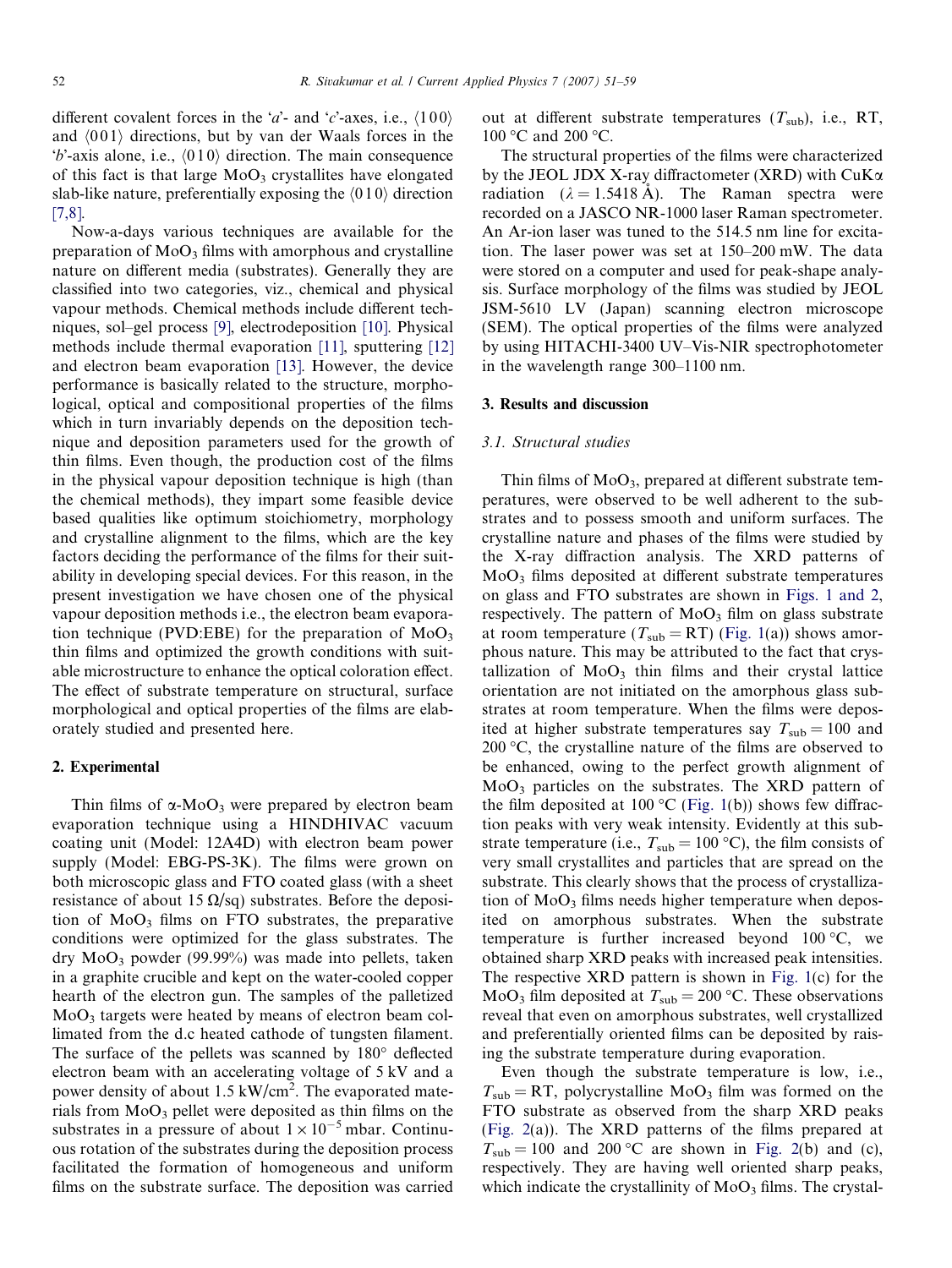<span id="page-2-0"></span>



Fig. 1. X-ray diffraction pattern of  $MoO<sub>3</sub>$  films on glass substrate at different substrate temperatures: (a)  $T_{\text{sub}} = RT$ , (b)  $T_{\text{sub}} = 100 \text{ °C}$  and (c)  $T_{\rm sub} = 200$  °C.

line FTO substrate promotes specific alignment of the arriving atoms and enhances the crystallinity of the films. The observed interplanar distances  $(d_{hkl})$  were compared with the JCPDS (card no. 05-0508)  $d_{hkl}$  values. In the present work, the XRD peaks of the  $MoO<sub>3</sub>$  films have very good agreement with those of the bulk  $MoO<sub>3</sub>$  polycrystalline powder. However, the relative intensity at each observed peak of the  $MoO<sub>3</sub>$  films are some what different from the corresponding peaks of the bulk  $MoO<sub>3</sub>$  powder.

Fig. 2. X-ray diffraction pattern of  $MoO<sub>3</sub>$  films on  $SnO<sub>2</sub>:F$  substrate at different substrate temperatures: (a)  $T_{sub} = RT$ , (b)  $T_{sub} = 100 °C$  and (c)  $T_{\text{sub}} = 200$  °C.

The relative intensity of the  $\langle 110 \rangle$  peak has been found drastically increased in the present work compared to the  $\langle 021 \rangle$  peak of maximum intensity for the bulk MoO<sub>3</sub> powder. A close analysis of the XRD results indicates that electron beam evaporated  $MoO<sub>3</sub>$  films preferentially grow along  $\langle 110 \rangle$  direction. In addition, the presence of well marked peaks like  $\langle 020 \rangle$ ,  $\langle 040 \rangle$  and  $\langle 060 \rangle$  reveals that the MoO<sub>3</sub> films have some planes grown along  $(0k0)$  i.e.,  $b'$ -axis ( $k = 2$ , 4 and 6), which means the stocking of layers one over the other. The presence of  $\langle 110 \rangle$ ,  $\langle 130 \rangle$ ,  $\langle 170 \rangle$ ,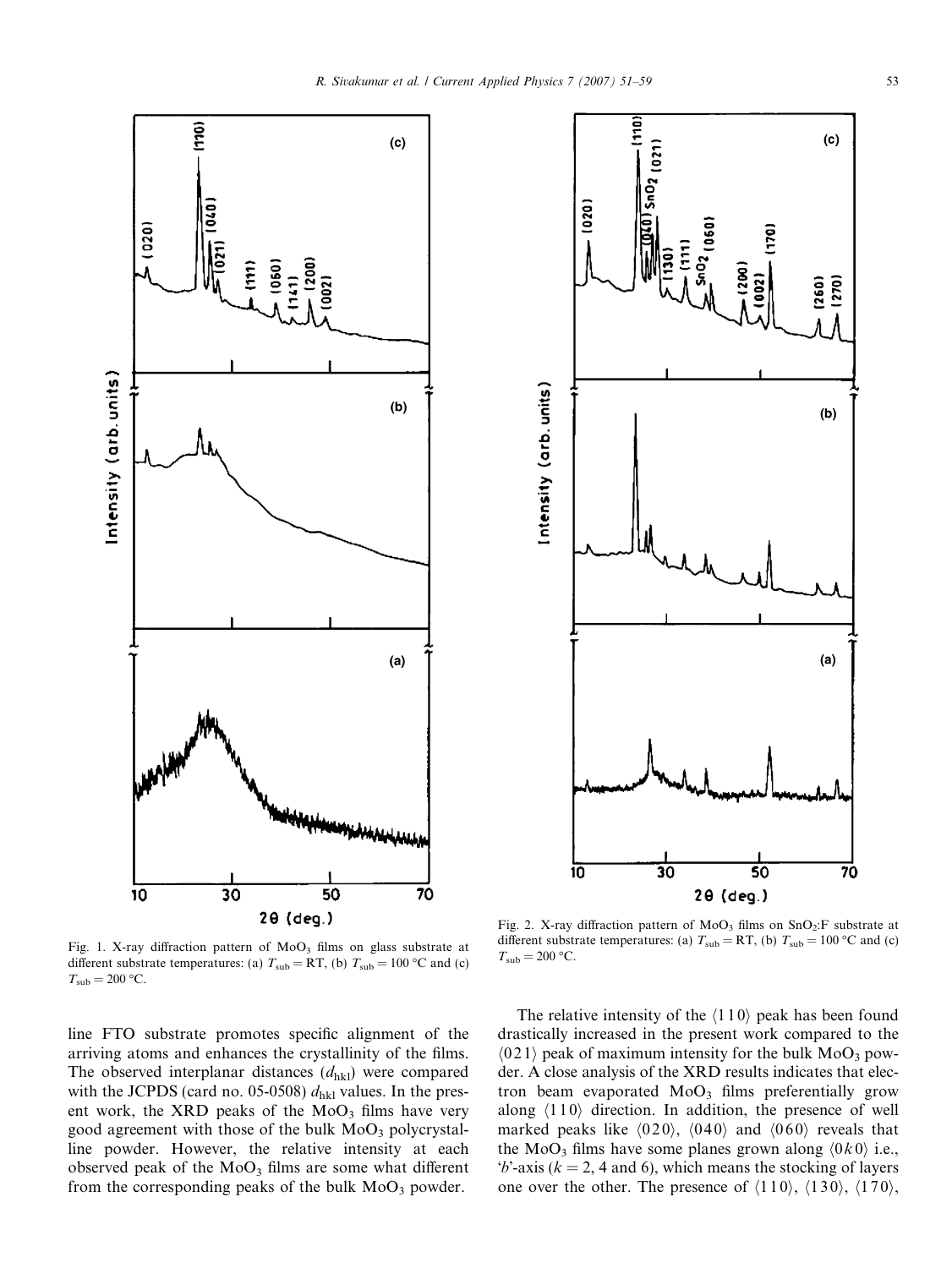<span id="page-3-0"></span> $\langle 260 \rangle$  and  $\langle 270 \rangle$  planes, observed in MoO<sub>3</sub> films deposited on FTO substrates, correspond to the formation of platelets growing along the  $\langle hk0 \rangle$  direction [\[7,8\]](#page-8-0). Such arrangement of crystalline planes and preferred growth of the films enumerates the layered nature of the molybdenum oxide  $(\alpha-MoO_3)$  films with orthorhombic phase. The preferential orientation of these films is due to adsorption and accommodation of the impinging atoms with respect to growth parameters and in particular to the nature of substrates. The initial orientation is then followed by the preferred growth of clustering of atoms, which continuously leads to the preferential growth of films on substrates. The



Fig. 3. Raman scattering spectra of  $MoO<sub>3</sub>$  films deposited on glass substrates, (a)  $T_{\text{sub}} = RT$ , (b)  $T_{\text{sub}} = 200$  °C.

requirement for preferential orientation is that this particular orientation should give lower interfacial energy and much high nucleation rate.

The effect of substrate temperature on the degree of crystallinity of the films is clearly demonstrated from the X-ray diffractograms. It is observed that the onset of crystallization in  $MoO<sub>3</sub>$  films starts at low deposition temperatures, i.e.,  $T_{sub} = RT$  and 100 °C for the FTO and glass substrates, respectively. This may be due to the increased kinetic energy of the ionized species or neutral aggregates, which enhances the adatom mobility on the substrate surface [\[14\].](#page-8-0) Other aspect is that the grain size of the films



Fig. 4. Surface morphology of  $MoO<sub>3</sub>$  films on glass substrate at different substrate temperatures: (a)  $T_{sub} = RT$ , (b)  $T_{sub} = 100 °C$  and (c)  $T_{\text{sub}} = 200$  °C.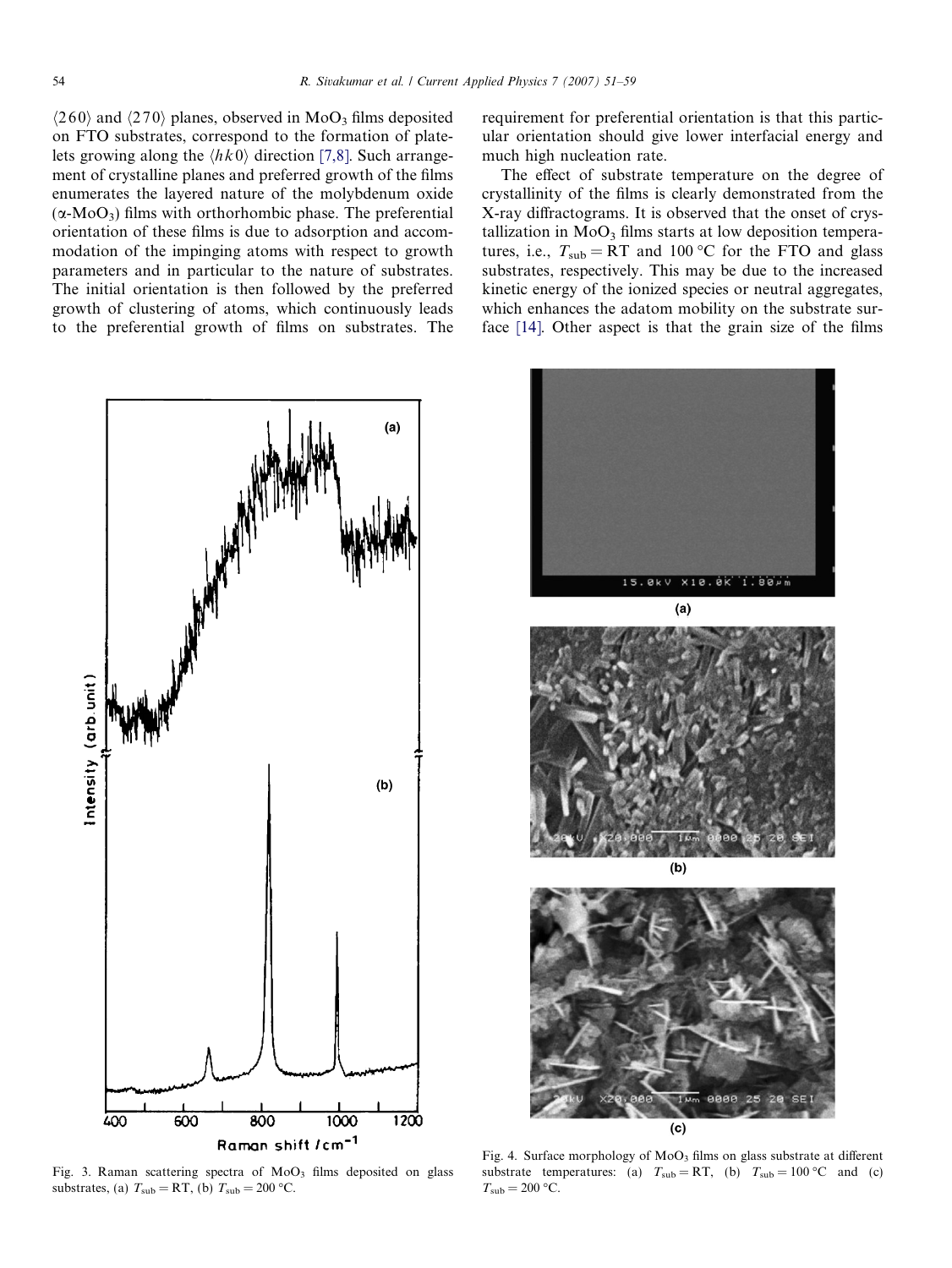<span id="page-4-0"></span>increases with increasing substrate temperatures. At higher deposition temperatures, the atomic, molecular or ionic species of  $MoO<sub>3</sub>$  impinged on the substrate surface acquire a large thermal energy and hence a large mobility. As a result, a large number of nucleus are formed which coalesce at elevated temperature to form a continuous film with large grains on the substrate [\[15\].](#page-8-0) Thus, it is found that the critical parameters determining the quality of thin films varies with the substrate materials and substrate temperatures at which the films are deposited. Abdellaoui et al. [\[16\]](#page-8-0) reported the orthorhombic phase of  $MoO<sub>3</sub>$  with preferred growth along  $\langle 110 \rangle$  plane for the films annealed at





Fig. 5. Surface morphology of  $MoO<sub>3</sub>$  films on  $SnO<sub>2</sub>:F$  substrate at different substrate temperatures: (a)  $T_{\text{sub}} = RT$ , (b)  $T_{\text{sub}} = 100$  °C and (c)  $T_{\rm sub} = 200$  °C.

elevated temperatures like 500 and 600  $\mathrm{^{\circ}C}$  in different environments. The orthorhombic symmetry of  $MoO<sub>3</sub>$  was reported earlier [\[17\]](#page-8-0) for the films deposited by spray pyrolysis technique at 300  $\degree$ C. It can be concluded that, crystalline  $\alpha$ -MoO<sub>3</sub> thin films have been prepared by the electron beam evaporation technique even at lower substrate temperatures. High intense and sharp peaks observed in the XRD patterns further confirm the highly oriented and polycrystalline nature of the films.

The calculated values of lattice parameters are  $a = 3.964$  Å,  $b = 13.852$  Å and  $c = 3.698$  Å, which are in good agreement with JCPDS data. The crystallite size of the films, calculated from the Scherrer's formula [\[18\],](#page-8-0) is of the order of 70 nm, which confirms the presence of nanocrystallites in the  $MoO<sub>3</sub>$  films prepared in the present work.

### 3.2. Raman spectroscopic study

[Fig. 3](#page-3-0) shows laser Raman scattering spectra of the MoO3 films deposited on glass substrates. The observed Raman spectra of  $MoO<sub>3</sub>$  films agree well with the bonding assignments of single crystal  $MoO<sub>3</sub>$  studied by using Raman polarized spectroscopy [\[19\]](#page-8-0). Beattie and Gilson [\[20\]](#page-8-0) have made on attempt to apply group frequency assignments to the vibrational spectra of oxides such as  $MoO<sub>3</sub>, V<sub>2</sub>O<sub>5</sub>, Nb<sub>2</sub>O<sub>5</sub>$  and etc. With  $MoO<sub>3</sub>$ , the terminal oxygens (OMo), two-connected bridging oxygens (OMo<sub>2</sub>)



Fig. 6. Optical transmittance spectrum of  $MoO<sub>3</sub>$  films on glass substrate at different substrate temperatures.



Fig. 7. Optical transmittance spectrum of  $MoO<sub>3</sub>$  films on  $SnO<sub>2</sub>:F$ substrate at different substrate temperatures.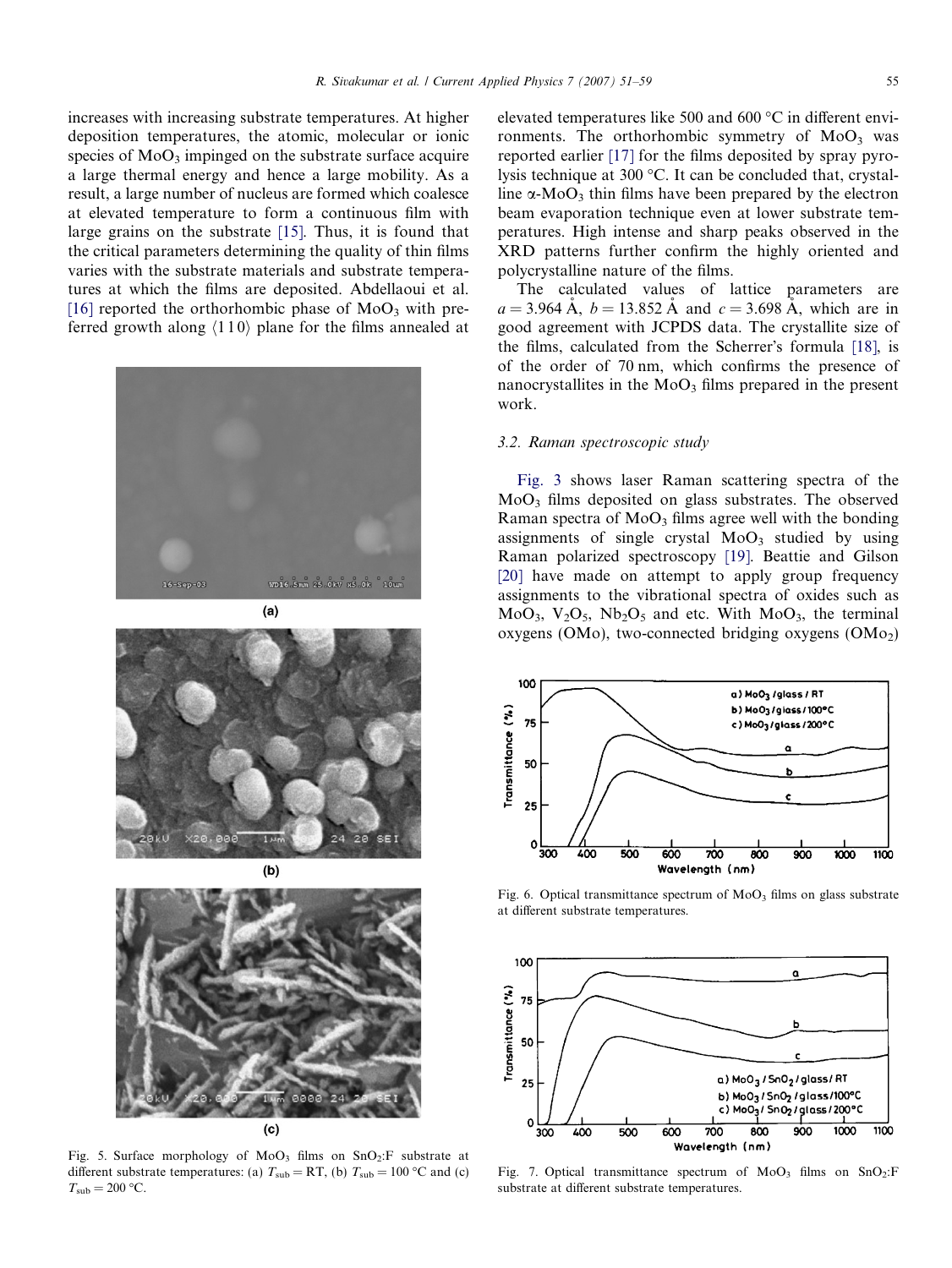<span id="page-5-0"></span>and three-connected bridging oxygens  $(OM<sub>03</sub>)$  were considered on the basis of a site symmetry.

The laser Raman scattering spectrum of  $MoO<sub>3</sub>$  film deposited at 30 °C ([Fig. 3\(](#page-3-0)a)) shows that these films have a rather amorphous structure. From the shape of the Raman spectrum of  $MoO<sub>3</sub>$  films, the phonon density of states was observed and it suggests that the structure of the films is amorphous-like. This also correlates with our X-ray diffraction analysis [\(Fig. 1](#page-2-0)(a)). The spectrum of higher temperature ( $T_{sub} = 200 °C$ ) produced MoO<sub>3</sub> film corresponds to a thoroughly crystalline structure [\(Fig. 3\(](#page-3-0)b)). The Raman-active band at about 993 cm<sup>-1</sup> is corresponding to the stretching mode of the Mo–O and this peak associated with the unique molybdenyl bond (the shortest  $Mo=O$  of the structure), which is responsible for the layered structure of  $\alpha$ -MoO<sub>3</sub>. The bridging oxygens (OMo2) correspond to Mo–O–Mo, which is corresponding to the bond at  $817 \text{ cm}^{-1}$ . The vibrational mode corresponding to  $665 \text{ cm}^{-1}$  is assigned to the stretching of the bridging oxygens of  $OMo<sub>3</sub>$ . A similar position of these Raman peaks was reported by several authors [\[19,21\]](#page-8-0) for the orthorhombic modification of  $MoO<sub>3</sub>$ . Julien et al. [\[23\]](#page-8-0) reported clearly that the observation of peak at  $995 \text{ cm}^{-1}$ responsible for the layered structure of  $\alpha$ -MoO<sub>3</sub>. Thus it may be concluded that all the structural investigations on  $MoO<sub>3</sub>$  films converge towards similar results, describing the layered nature of films deposited at substrate temperature of  $200 °C$ .

#### 3.3. Surface analysis

The surface morphological studies of the films were analyzed by JEOL JSM-5610 LV (Japan) scanning electron microscope. Surface microstructure images of  $MoO<sub>3</sub>$  films on glass and FTO substrates at  $T_{sub} = RT$ , 100 and 200 °C are shown in [Figs. 4\(a\)–\(c\) and 5\(](#page-3-0)a)–(c), respec-



Fig. 8. Energy band gap graph of  $MoO<sub>3</sub>$  films on glass substrate at different substrate temperatures.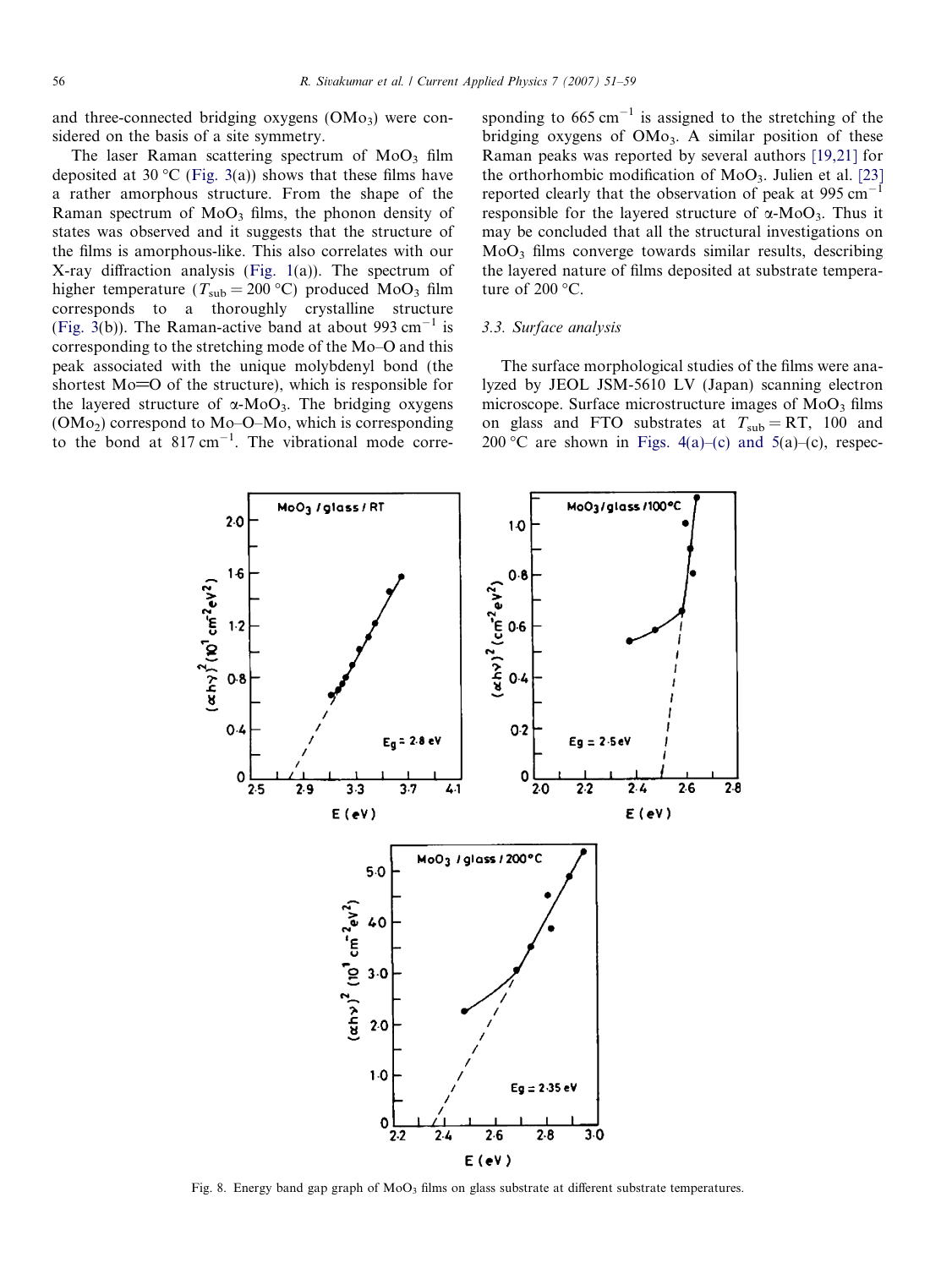tively. The SEM images clearly show that the electron beam evaporated  $MoO<sub>3</sub>$  films are homogeneous, uniform and crack free surfaces. It is obvious that the growth conditions and methods have a strong influence on the surface morphology of the  $MoO<sub>3</sub>$  films. The SEM pictures of  $MoO<sub>3</sub>$  films deposited at various  $T<sub>sub</sub>$  supports the correlation of the substrate temperature with change in adatom mobility.

[Fig. 4](#page-3-0)(a) shows the SEM micrograph of the film on glass substrate at room temperature. It is having a very smooth morphology without any fragmentation features or topography contrast, which indicates the amorphous nature of the films. The improvement in crystallinity of the film occurs mainly by the coalescence of neighbouring crystallites (of nanometer size) driven by the thermal energy acquired from the heating process  $(T_{sub})$ . Rearrangement and alignment of the atoms are needed for initiating crystal growth, which are not favoured when the films are deposited on glass substrates at room temperature, because of the amorphous nature and non availability of thermal energy (room temperature) for atomic movement. Whereas some small grains are observed in micrograph [\(Fig. 5\(](#page-4-0)a)), enumerated the crystalline nature of the films deposited on FTO substrates at RT. This is also identified from the XRD pattern [\(Fig. 2](#page-2-0)(a)). As discussed previously in Xray diffraction analysis, the crystallization starts in the film grown at 100 °C ( $T_{\text{sub}}$ ) on glass substrates. The increase in grain size and the origination of crystallization of films on glass substrate at  $T_{\text{sub}} = 100 \degree \text{C}$  are clearly observed in SEM micrograph ([Fig. 4\(](#page-3-0)b)). It is observed that the films are having whisker-like structure and arranged almost independent of clusters. The structure possesses a very high surface-to-volume ratio. But in the case of the films deposited on FTO substrates at the same condition ([Fig. 5](#page-4-0)(b)), they show pearl like structure with platelets piled one over the other which corresponds to a layered structure. The needle-like crystallites were observed in the micrographs (Figs. [4](#page-3-0)(c) and [5](#page-4-0)(c)) for the films deposited at higher substrate temperature (200  $^{\circ}$ C). Formation of such needle-like morphology was observed by Comini et al. [\[22\]](#page-8-0) for the RF sputtered  $MoO<sub>3</sub>$  films, which are subsequently post annealed at 800 K. Julien et al. [\[23\]](#page-8-0) also reported that,



Fig. 9. Energy band gap graph of MoO<sub>3</sub> films on SnO<sub>2</sub>:F substrate at different substrate temperatures.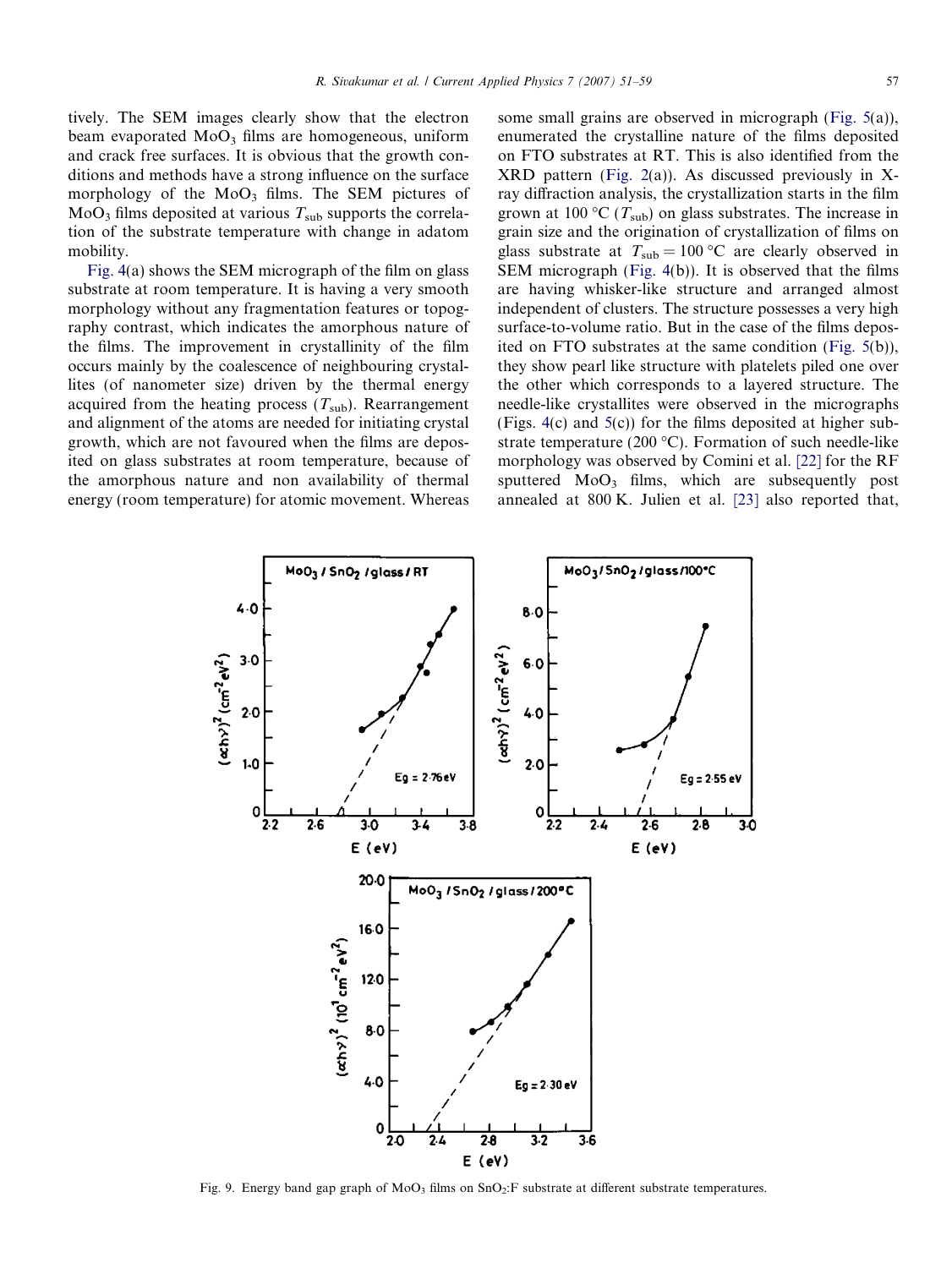needle-like elongated microcrystallites for the films deposited on Si substrates at  $250\,^{\circ}\text{C}$  by flash evaporation technique. The different morphological micrographs of SEM showed the improvement of crystallinity of the films with various substrates and substrate temperatures. The change in surface morphology with different substrate temperatures is mainly due to the realization of different surface energy leading to crystallites of varying crystalline nature and size. Lower substrate temperature results in low surface migration of adatoms while too high substrate temperature causes the adatoms to re-evaporate from the film surface.

# 3.4. Optical studies

The influence of substrate temperature on the optical transmittance of  $MoO<sub>3</sub>$  films deposited on glass and FTO substrates was studied in the wavelength range between 300 and 1100 nm using HITACHI-3400 UV–Vis-NIR spectrophotometer and the recorded spectra are shown in [Figs. 6](#page-4-0) [and 7,](#page-4-0) respectively. As can be seen from the spectra, samples deposited at lower substrate temperature ( $T_{\text{sub}} = RT$ ) on glass and  $SnO<sub>2</sub>:F$  substrates have higher transmittance in the range of about 95% and 91%, respectively. This clearly shows the transparent nature of the films. A broad absorption band was observed in the visible region of the spectrum and also the transmission threshold shifted towards higher wavelength side with increasing substrate temperature. It is worth noting that the coloration of the films is associated with the absorption edge shift [\[23\]](#page-8-0). The variations in transmission are mainly due to interference phenomena. Colored interference patterns are common for optically transparent film by naked eye. Thickness of the films was calculated from the interference pattern. The thickness of optimized  $MoO<sub>3</sub>$ films deposited at RT, 100 °C and 200 °C are 0.55, 1.32 and  $1.80 \mu$ m, respectively. It is observed that the films deposited at 30 °C are light gray in color and transparent, whereas the films are deep blue color, when the films are grown at higher  $T_{\text{sub}} (\geqslant 100 \text{ °C})$ . As a result, various degrees of coloration occurred. It is concluded that the  $MoO<sub>3</sub>$  films prepared in the present work having perfect electrochromic nature.

The fundamental absorption edge of semiconductors corresponds to the threshold for charge transitions between the highest nearly filled band and the lowest nearly empty band. The absorption is very small for photon energy much less than the energy gap and increases significantly for higher photon energies. The intrinsic absorption edge of the films can be evaluated and discussed in terms of the direct interband transition. Thus, the plot  $(\propto\!h\nu)^2$  versus E, called 'Tauc plot, is expected to show a linear behaviour in the higher energy region which corresponds to a strong absorption near the absorption edge. Extrapolating the linear portion of this straight line to zero absorption edge resulted the optical energy band gap,  $E_{\rm g}$  of the films. The band gap graphs  $((\propto h\nu)^2$  versus E) of the MoO<sub>3</sub> films on glass and FTO substrates are shown in [Figs. 8 and 9,](#page-5-0) respectively. It emphasized that the films are having direct band gap. The evaluated optical energy band gap of  $MoO<sub>3</sub>$  films prepared on glass substrates at RT,  $100^{\circ}$  and  $200^{\circ}$ C, are 2.80, 2.50 and 2.35 eV, respectively. While, the band gap varied as 2.76, 2.55 and 2.30 eV for the films prepared on FTO substrates at RT,  $100^{\circ}$  and  $200^{\circ}$ C, respectively. The graphical representation of variation in optical energy band gap values of  $MoO<sub>3</sub>$  films with increasing substrate temperature is shown in Fig. 10. Increasing the substrate temperature yields slight shrinkage in optical band gap. The slight band gap shrinkage is attributed primarily to the Moss–Burstein shift in semiconductors. The decreasing of energy band gap is due to oxygen ion vacancies, which are positively charged structural defects able to capture one or two electrons. The oxygen vacancies occupied by electrons act as donor centers whose level lie close to valance band, which are responsible for broad band absorption [\[24,25\]](#page-8-0). These donor centers are in the forbidden gap and form a narrow donor band at about 0.3 eV below the conduction band [\[26\]](#page-8-0). This is attributed to the excitation of trapped electrons into the conduction band. The band gap values derived from optical absorption studies are in accordance with the reported literatures [\[2,17,27,28\].](#page-8-0) The decrease in band gap is owing to the formation of more oxygen ion vacancies in the films. Julien et al. [\[23\]](#page-8-0) reported the band gap of  $MoO<sub>3</sub>$ films deposited at room temperature is 3.37 eV, while it decreases to 2.80 eV for the films deposited at 300  $^{\circ}$ C. They also suggested that the decrease in band gap with increasing substrate temperature due to the formation oxygen-ion vacancies. Bouzidi et al. [\[17\]](#page-8-0) observed the  $E<sub>g</sub>$  values from 3.14 to 3.34 eV. At the substrate temperature of 200  $^{\circ}$ C,



Fig. 10. Variation of energy band gap of  $MoO<sub>3</sub>$  films with respect to substrate temperatures.